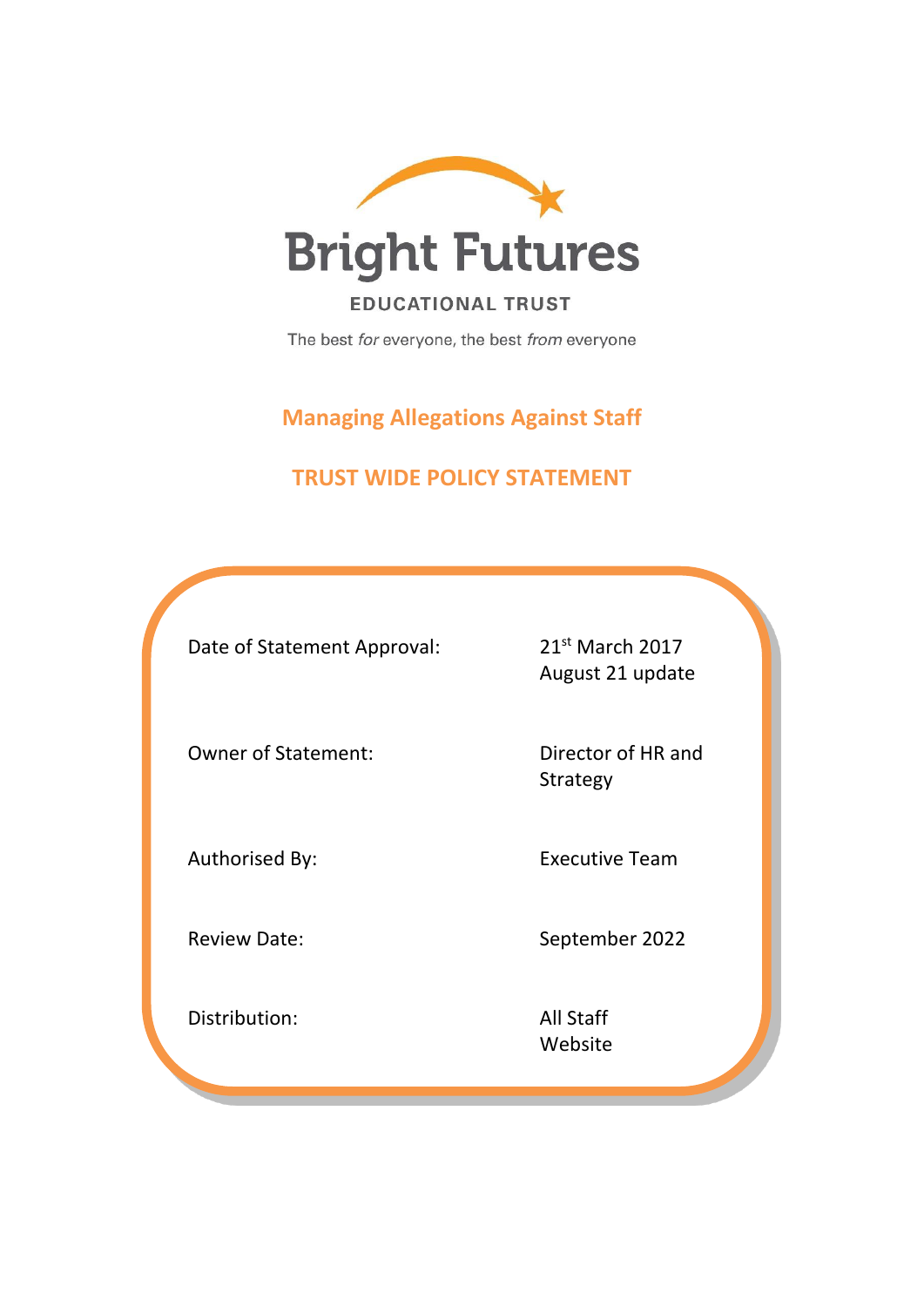

# **MANAGING ALLEGATIONS AGAINST STAFF**

Bright Futures Educational Trust's (the Trust) Strategy underpins all aspects of this policy and the way in which it will be applied. These elements are:

- Our vision, the best *for* everyone and the best *from* everyone;
- Two of our values; Integrity: We do the right things for the right reasons and Passion: We take responsibility, work hard and have high aspirations;
- Seven of our commitments: Collaboration and strong relationships; professional learning; supportive, challenging and fair; strong governance and accountability, united behind decisions, equality, diversity and inclusion and effective communication.

All schools aim to create and maintain a safe learning environment where all children/young people and adults feel safe, secure and valued and know they will be listened to and taken seriously. The Trust is committed to this and implements policies, practices and procedures which promote safeguarding and the emotional and physical well-being of children, young people and staff. Allegations against staff and workers must be taken seriously and this policy statement along with the supporting procedures and measures held by each school in the Trust, will help schools to prevent and respond to allegation as part of their overall approach to safeguarding.

# **Definitions**

This policy statement, the Trust's Disciplinary Policy and Procedure and Part 4 of Keeping Children Safe in Education provide a framework for managing cases of allegations that might indicate a person would pose a risk of harm if they continue to work in regular or close contact with children/ young people in their present position, or in any capacity.

The Trust will adhere to Part 4 "Allegations made against/Concerns raised in relation to teachers, including supply teachers, other staff, volunteers and contractors" of Keeping Children Safe in Education and any subsequent updates to it. This part of the statutory guidance is split into two parts:

- 1. Allegations that may meet the harms threshold.
- 2. Allegation/concerns that do not meet the harms threshold referred to for the purposes of the guidance as 'low level concerns'.

Schools must have regard to the statutory guidance when carrying out their duties to safeguard and promote the welfare of children. This means that they should comply with it unless exceptional circumstances arise.

#### **In terms of allegations that may meet the harms threshold:**

The guidance should be used in respect of cases in which it is alleged that a teacher or worker (see below) in a school or college that provides education for children/ young people irrespective of the age of the student:

- behaved in a way that has harmed a child/ young person, or may have harmed a child/ young person;
- possibly committed a criminal offence against or related to a child/ young person; or
- behaved towards a child/ young person or children/ young people in a way that indicates he or she would pose a risk of harm to children/ young people.
- behaved or may have behaved in a way that indicates they may not be suitable to work with children.

### **Note: the guidance places a new responsibility on schools to support the correct process where nonemployed staff are implicated (section 356 onwards, page 84).**

#### **In terms of allegations/concerns that do not meet the harms threshold:**

As part of their whole school approach to safeguarding, schools should ensure that they promote an open and transparent culture in which all concerns about all adults working in or on behalf of the school are dealt with promptly and appropriately. The statutory guidance provides advice on handling 'low level